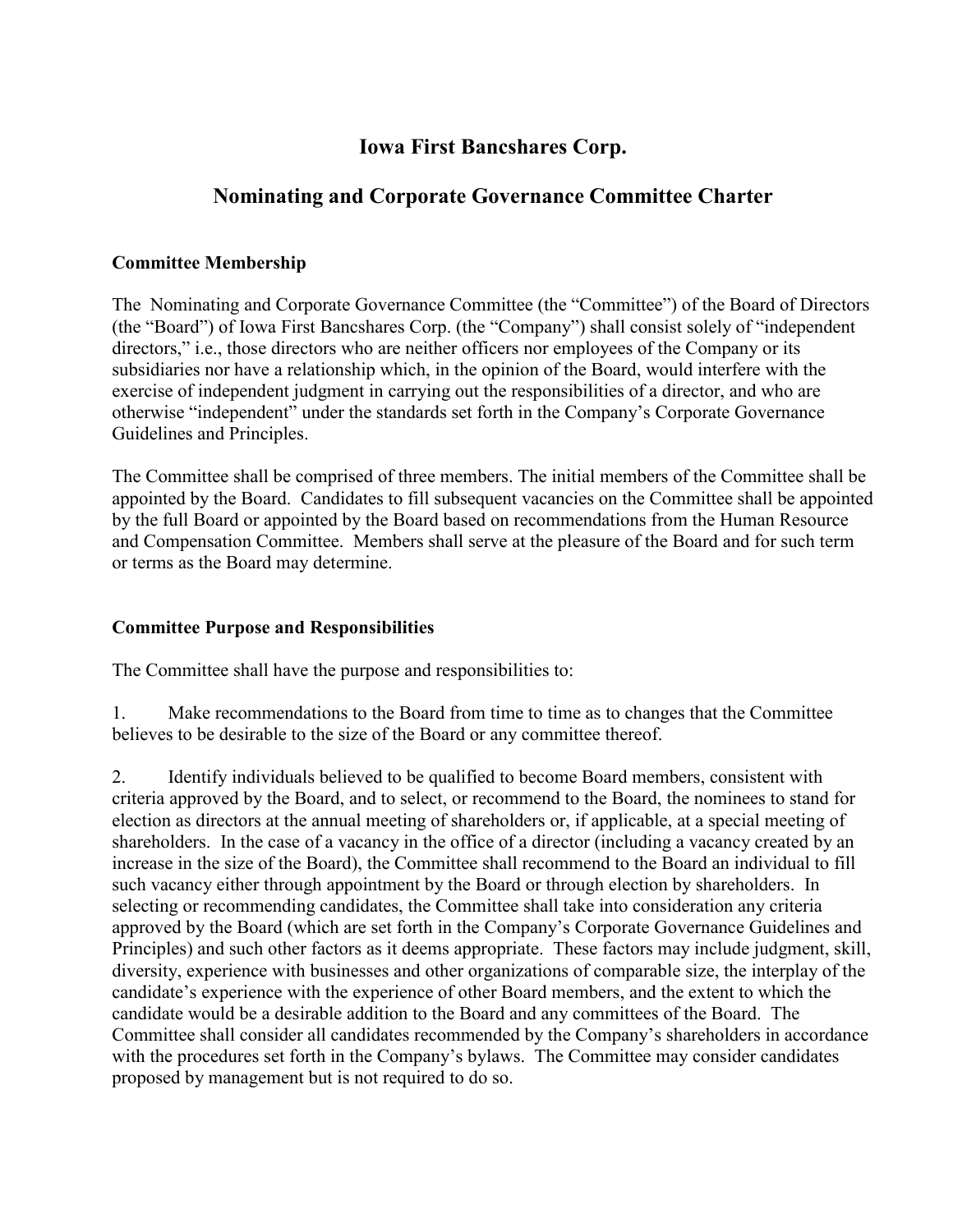3. Develop and recommend to the Board initial as well as ongoing standards to be applied in making determinations as to the absence of material relationships between the Company and a director.

4. In the case of a director nominee to fill a Board vacancy created by an increase in the size of the Board, make a recommendation to the Board as to the class of directors in which the individual should serve.

5. Identify Board members qualified to serve on each committee of the Board, excluding the Nominating and Corporate Governance Committee, and to recommend that the Board appoint the identified member or members to the respective committee. In nominating a candidate for committee membership, the Committee shall take into consideration the criteria approved by the Board, which are set forth in the Company's Corporate Governance Guidelines and Principles, and the factors set forth in the charter of that committee, if any, as well as any other factors it deems appropriate, including without limitation the consistency of the candidate's experience with the goals of the committee and the interplay of the candidate's experience with the experience of other committee members.

6. Establish procedures for the Committee to exercise oversight of the evaluation of the Board and management.

7. Develop and recommend to the Board a set of corporate governance principles applicable to the Company, and to review those principles at least once a year.

8. Conduct any evaluation which may be performed pursuant to the "Performance Evaluation" section below.

9. Assist management in the preparation of any necessary disclosures in the Company's annual proxy statement regarding the operations of the Committee.

10. Report to the Board on a regular basis and not less than once per year.

11. Perform any other duties or responsibilities expressly delegated to the Committee by the Board from time to time relating to the nomination of Board and committee members.

# **Committee Structure and Operations**

The Committee shall designate one member of the Committee as its Chairperson. In the event of a tie vote on any issue, the chairperson's vote shall decide the issue. The Committee shall meet in person or telephonically at least once a year at scheduled times and places determined by the Committee chairperson.

## **Delegation to Subcommittee**

The Committee may, in its discretion, delegate all or a portion of its duties and responsibilities to a subcommittee of the Committee. This is not anticipated to occur on a frequent basis.